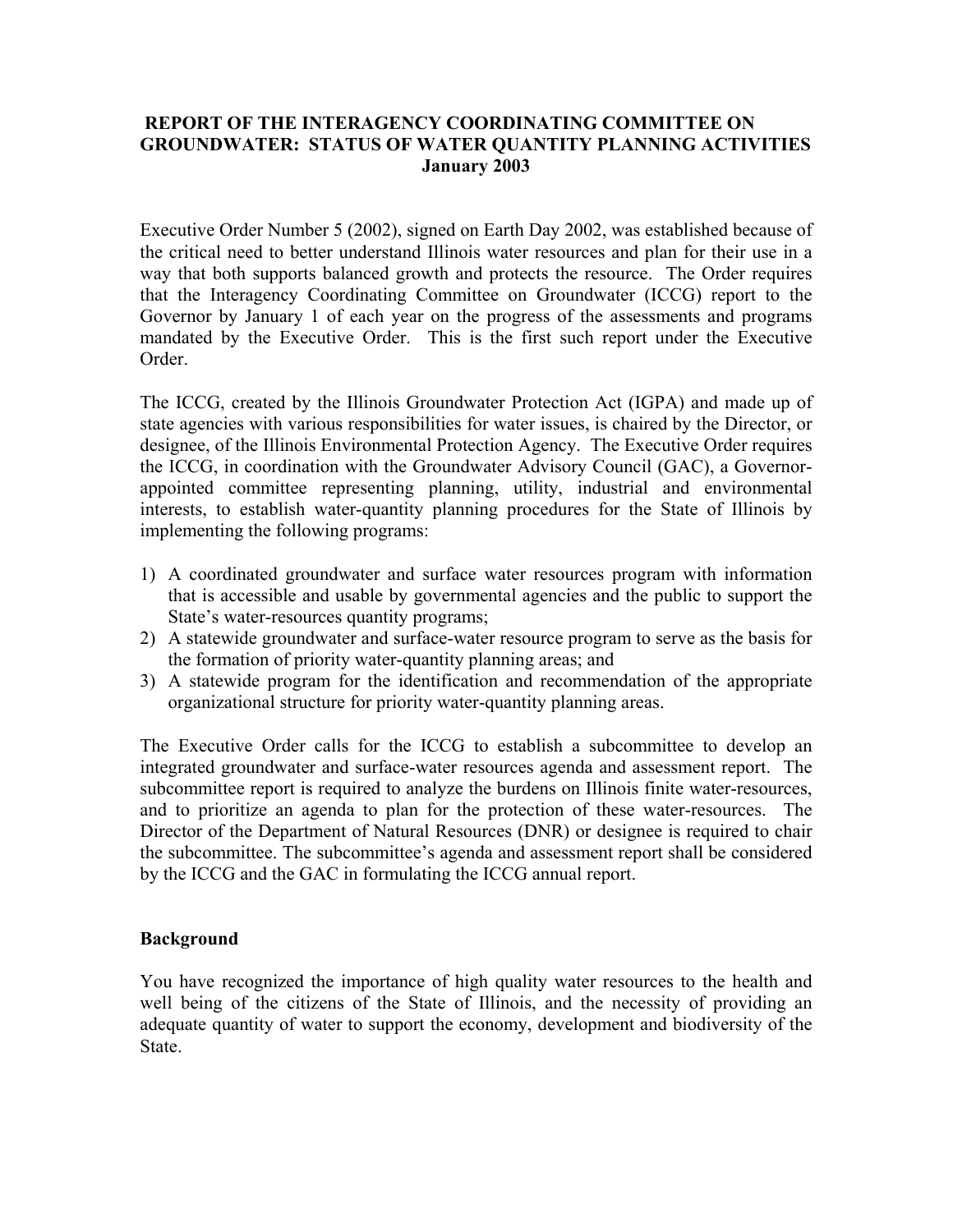The Office of the Governor and key state agencies determined that the interaction between surface water and groundwater must be properly assessed as an essential part of water resource protection and management in the State. Scientific and technical findings during the last four decades have reinforced the fact that groundwater and surface water are inextricably connected as a common resource for water needs. Yet as various water resources programs in Illinois have developed, they have focused primarily on water quality initiatives related to statutory or regulatory requirements. Water quantity issues have not developed at the same pace or the same degree of statutory or regulatory emphasis or support. Proposals related to legislating and regulating water quantity issues, indeed, have not been well received or supported by various constituent groups. As a result, water quantity planning and program implementation has been slow to evolve during the last two to three decades.

As part of the your ongoing water resources initiatives, you requested that the Groundwater Advisory Council (GAC) develop an approach to establishing a statewide, integrated groundwater and surface water quantity planning program.

The GAC determined that any planning program would have to start from a sound scientific basis to support a realistic attainable plan. Further the GAC felt that, with the bifurcated water quality and quantity programs presently in existence, there was a necessity to establish a different approach in developing a statewide, integrated water planning program.

The GAC also felt that there were sufficient existing data and information available from existing federal and State data bases and reports to initiate the process, and identify gaps in existing programs that would be documented and filled.

The operating principle is simple: the necessary groundwork must be developed (including extensive stakeholder involvement) first, before moving into legislative and regulatory solutions. The ICCG and GAC believe that a new paradigm is essential to get concurrence from constituent groups, including both private and governmental special interest groups, and the public by creating consensus on a planning procedure based on assessment and agenda. Initiating discussion of proposed solutions driven by legislative and regulatory proposals to identify program parameters, without having a defined planning procedure, has proven, historically, to be an arduous task with unpredictable outcomes.

#### **Report of the Subcommittee on Integrated Water Planning and Management to the ICCG**

The report to the ICCG from the Integrated Water Planning and Management Subcommittee with recommendations pursuant to Executive Order Number 5 (2002) is attached. The Subcommittee Report concluded by making the following recommendations: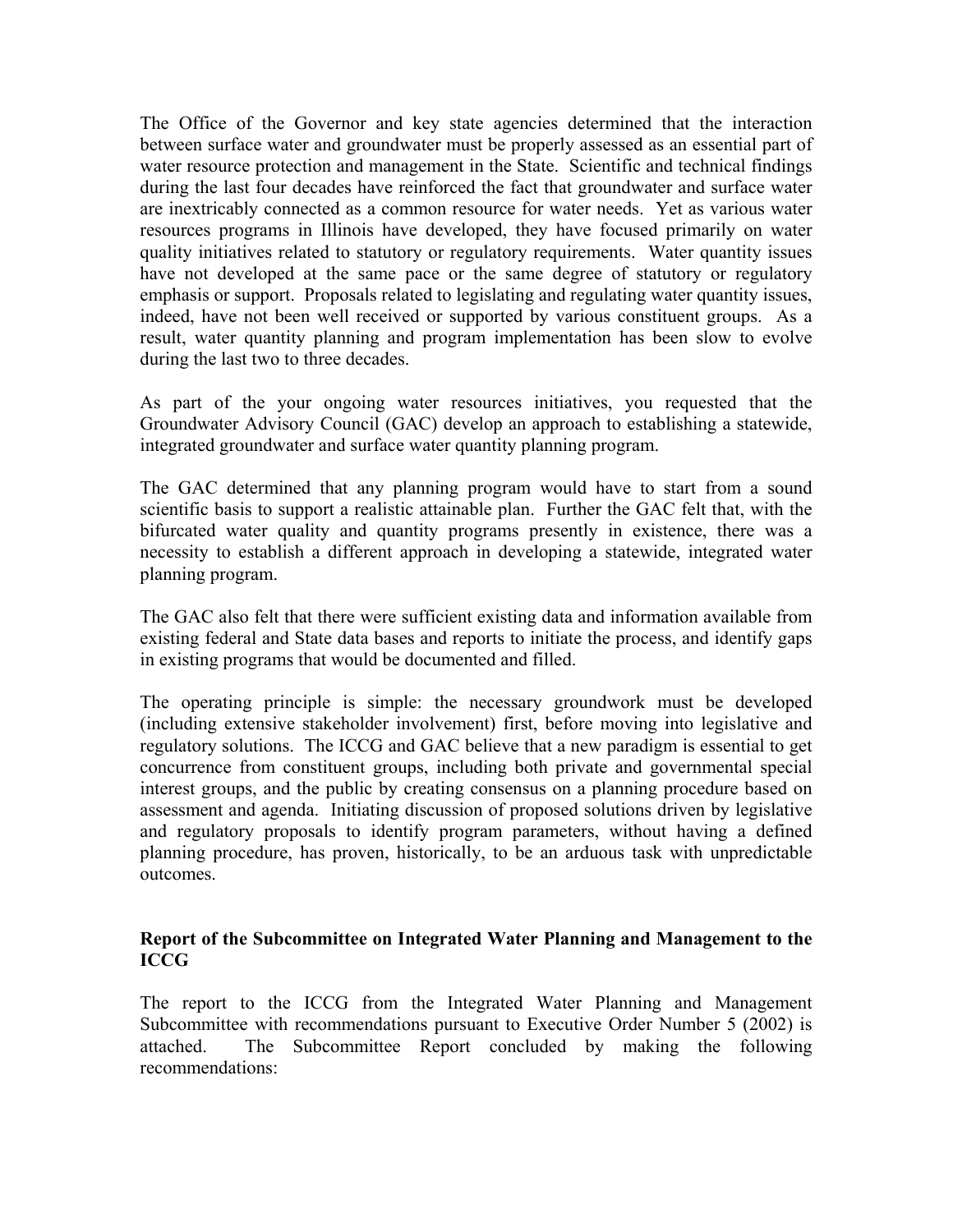- The ICCG should develop a detailed Statewide Strategic Plan for Water Quantity Planning and Management over the next 12 months (a suggested outline is provided in Appendix IV of the Report);
- The plan should receive broad public review and input;
- The plan should have an initial focus on securing and making easily accessible the scientific data that will be needed to designate Priority Water Quantity Planning Areas, areas that can be identified as being at risk for water shortages based on existing data or as new data become available.
- As Priority Water Quantity Planning Areas are identified, the state should nurture the development of voluntary, cooperative regional water management consortia in those areas by providing technical and financial assistance for planning and management efforts.
- The legislature should address an immediate need to grant the Governor expanded emergency powers to deal with major region-wide droughts or water-related disasters. Under the Emergency Services and Disaster Agency Act of 1988, the Governor has broad emergency powers for 30 days to suspend statutes, regulations and even take real estate. A study of this law suggested that these emergency powers were not sufficiently focused to respond to a drought emergency. The Subcommittee believes seeking appropriate authority is the strategy most likely to avoid both prescriptive regulatory water allocation frameworks and future water quantity crises.
- The state should consider voids in current law like instream flow and well interference by initially developing guidelines identifying best management practices (BMPs) for voluntary adoption. Experience with voluntary implementation of such BMPs will clarify whether it is necessary to adopt them statutorily.

The ICCG concurs with these recommendations.

# **Significant Initial Progress**

The ICCG notes that significant initial progress has been made in 2002 as a result of Executive Order Number 5 on Recommendation #3: pulling together information necessary to identify Priority Water Quantity Planning Areas. The first step is to assemble and evaluate the data that exist, and then determine what critical data gaps exist. With significant short-term funding from IEPA, the Illinois State Water Survey (ISWS) has already begun to make several groundwater-related databases more accessible to facilitate evaluation of critical data. These include a groundwater quality database, an aquifer hydraulic properties database and an inventory of water use accumulated over the last century. These databases contain critical information needed for both applied and theoretical groundwater research as well as basic groundwater information useful to the general public especially in northeast Illinois. Progress to date:

• The aquifer properties, Illinois Water Inventory Program, and water quality databases have been transferred to more modern systems. User interface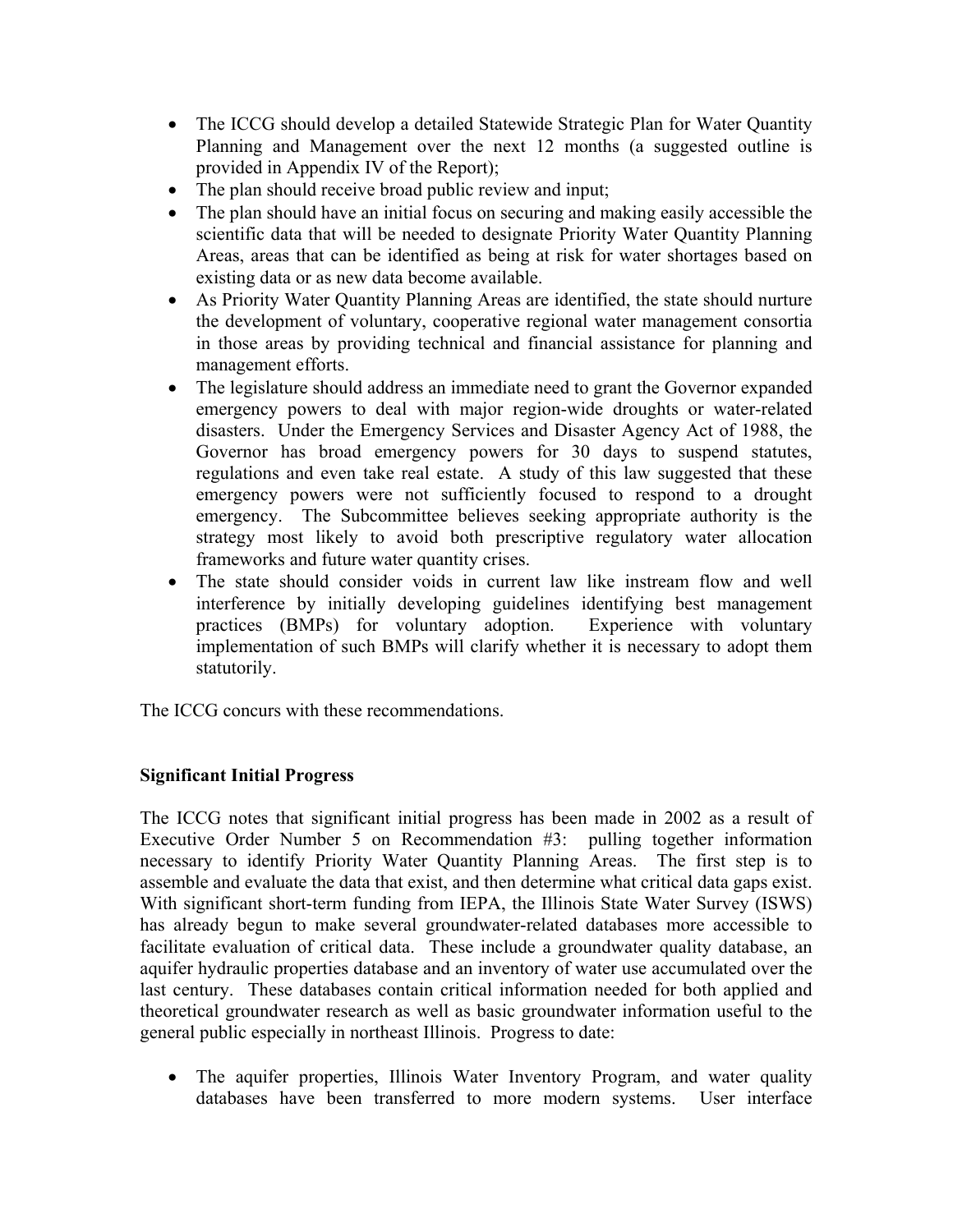programs are being developed that will enable entering, editing, querying and verifying data. Staff resources have been added for coordination and evaluation of these data.

- The ISWS was able to digitize historic use/yield maps for the state and now those data are being used in new efforts to characterize potential water resources in areas where water supplies may become limited, notably in northeast Illinois.
- Significant progress has been made to inventory and measure the water level of 71 wells at 22 municipal water supplies in the DuPage County portion of the northeastern Illinois shallow dolomite. After all DuPage facilities are visited, activity will shift to western Cook, northern Will and eastern Kane Counties so that the natural hydraulic boundaries of the aquifer can be incorporated.
- Improved data entry and updates to the Private Well Database.

There are 28 Scientific Surveys projects listed in Appendix II of the Subcommittee Report, all of which contribute to the data needs for improved water planning and management in a variety of ways. Some projects pull together existing data and information and make them more useful and accessible. Other projects analyze historical data and establish baselines. Other projects gather new data to fill data gaps. Some projects develop models to synthesize and integrate existing data and make projections. And finally, two projects develop and implement new technologies for water treatment, reuse, and conservation. Results from these projects, together with the wealth of data and reports we have over the last 105 years, will be useful in designating priority planning areas, and determining how much water is available and can be safely withdrawn, and the quality of that water.

Apart from this work, IEPA has completed efforts to make consolidated source water information accessible through Arc Internet Map Servers and identify integrated boundaries of major watersheds and aquifers. Future improvements to this source water information system include making geological information, currently available as paper records residing at the Illinois Geological Survey, available to the public on-line.

These are critical steps to improving our understanding of our water resources and conducting planning on a watershed and aquifer basis. As stated in Appendix II of the Subcommittee Report, these activities are not currently part of a cohesive and coordinated water quantity program or water quantity planning process. Making sense out of them all is like trying to do a jigsaw puzzle when you have many of the pieces on the table, but you can't see the picture on the box! We need to paint the picture, provide glue to hold the pieces together, fill in the missing pieces, and provide mechanisms for mining all the information to answer specific questions related to regional water quantity planning and management.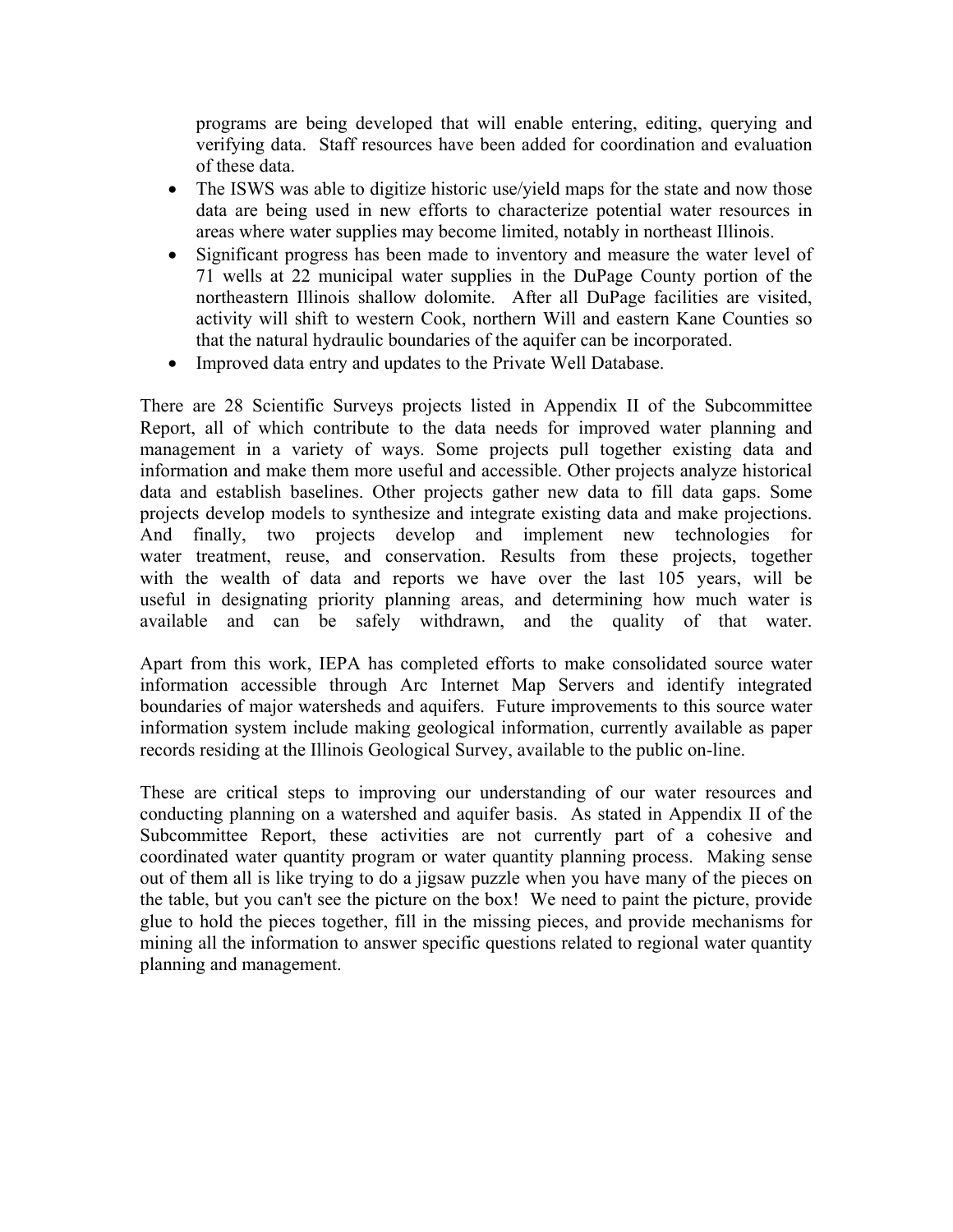### **ICCG Comments on the Subcommittee Draft Strategic Plan**

In Appendix IV of the Subcommittee Report is a Draft Strategic Plan put forth to illustrate the Subcommittee's prime recommendation that a strategic plan be developed with full public participation.

### **Timeframe**

The Draft Strategic Plan begins with establishing a process to develop a strategic plan. Although it is a little unclear in the Draft, and subject to consultation with the new Administration, the ICCG believes it would be difficult to complete a draft strategic plan by March 2003, run a comprehensive public process by April 2003 and begin implementation of the plan by July 2003. As such, drafted and proposed the ICCG has concluded that the Subcommittee intends that the process of developing a strategic plan should be proposed by March, evaluated by the public for 30 days and then implemented soon after. The goal would be to have a strategic plan finalized by January 2004.

At the other end of the spectrum, the ICCG does not believe it prudent to delay initial planning efforts until all data gaps have been filled, a process that IDNR estimates could take eight years. More discussion of this issue follows.

## **Goals**

The ICCG concurs with most of the goals for a final plan as stated in the Draft Strategic Plan. The ICCG suggests that Goal #6 be amended to state that the plan would lay out how an institutional framework for state oversight should be explored and proposed rather than state that the plan would contain that solution. Additionally, the ICCG feels that an important goal of the strategic plan is to state the steps and timeframe for continuing to assemble, evaluate and make existing scientific and water use information available. Further, the group recommends that the strategic plan prioritize tasks that can be done with current funding versus those that will require new resources.

### **Strengthening the Scientific Basis for Planning**

The ICCG concurs that water quantity planning must be based on the best scientific information available and agrees that the items presented in Step 3 of the Draft Plan represent a comprehensive listing of all the information desirable to completely characterize Illinois water resources and most accurately project yields and demands. However, as mentioned above, an important part of the strategic plan needs to be the process for evaluating existing information and identifying the most critical data gaps. Once it has become obvious to stakeholders what information weaknesses exist, the need for additional research will gain support and endorsement. This approach is illustrated by the experience in northeastern Illinois where NIPC has developed (and its constituent localities have approved) a strategic plan for water quantity planning that identifies data gaps and an action step to seek state funding to fill those gaps.